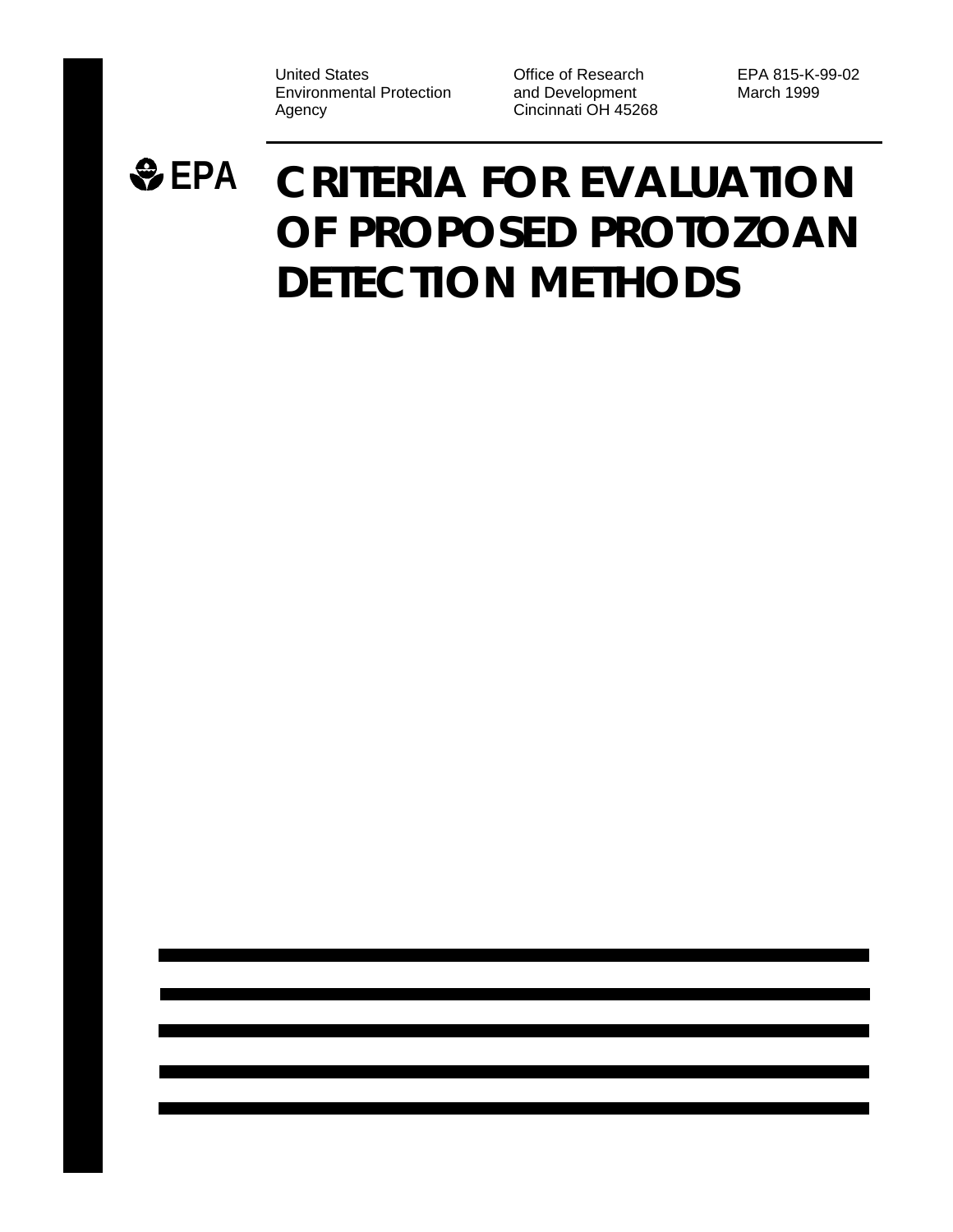## **CRITERIA FOR EVALUATION OF PROPOSED PROTOZOAN DETECTION METHODS**

**Alfred P. Dufour<sup>1</sup> Maryann Feige<sup>2</sup> H.D. Alan Lindquist<sup>1</sup> , Editor Michael Messner<sup>2</sup> Stig Regli<sup>2</sup> Crystal Rodgers<sup>2</sup> Frank W. Schaefer<sup>1</sup> , III Steven Schaub<sup>2</sup> James Sinclair<sup>2</sup> Larry J. Wymer<sup>1</sup>**

**March 1999**

**<sup>1</sup>Office of Research and Development**

**<sup>2</sup>Office of Water**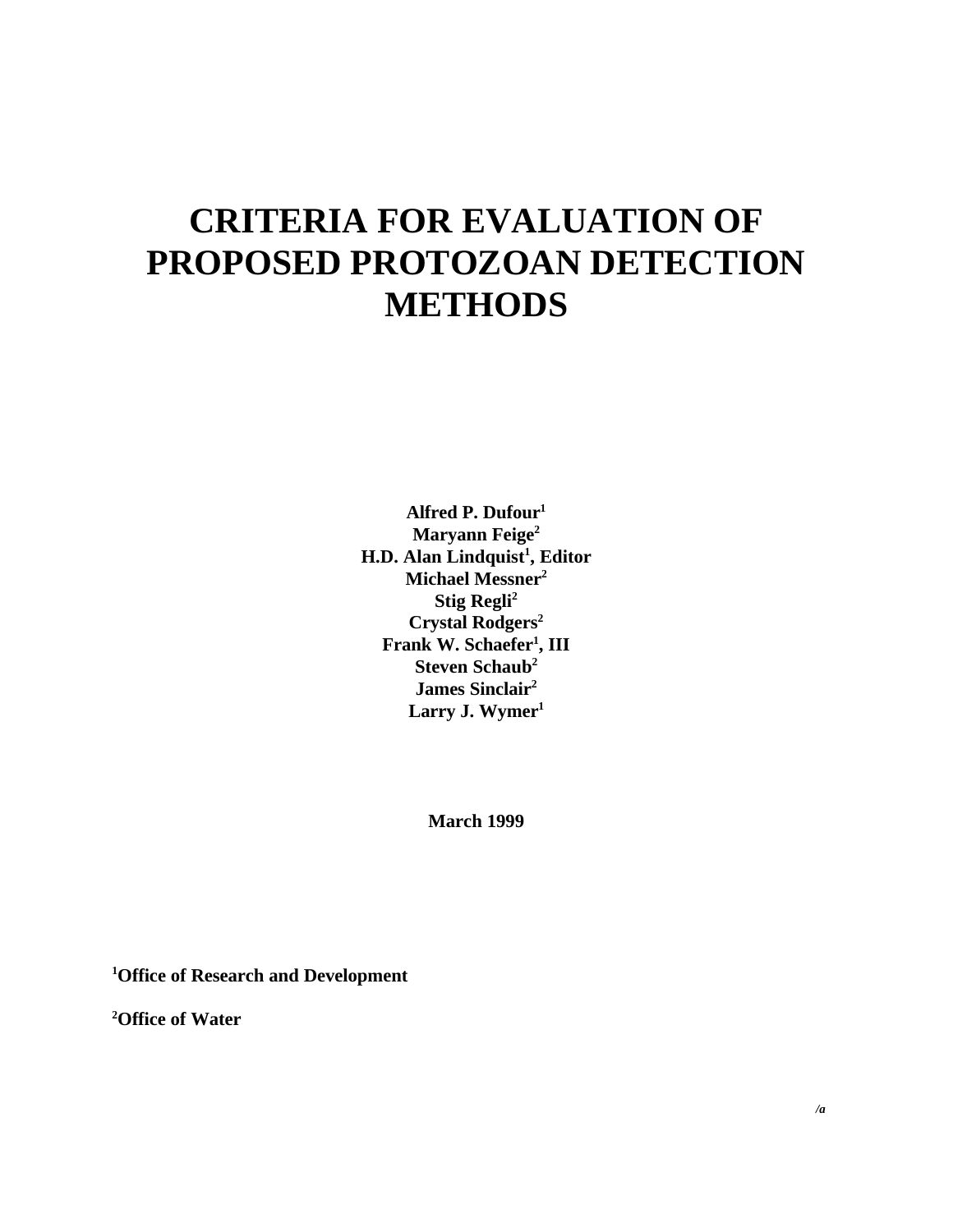## **CRITERIA FOR EVALUATION OF PROPOSED PROTOZOAN DETECTION METHODS**

#### **Introduction:**

Currently, the only EPA approved method for detection and quantitation of protozoan cysts and oöcysts in source and drinking water, is the "ICR Protozoan Method for Detecting *Giardia* Cysts and *Cryptosporidium* Oöcysts in Water by a Fluorescent Antibody Procedure (*ICR Microbial Laboratory Manual*, Section VII, EPA/600/R-95/178, April 1996). Experience with the ICR protozoan method has shown that it usually underestimates the levels and occurrence of *Giardia sp.* and *Cryptosporidium sp.*, the two protozoan parasites that it was designed to detect. False positives and false negatives have been found during testing in a number of laboratories. The ICR method has also been criticized for being complex and difficult to perform, yielding highly variable results, demonstrating differential response in a variety of water matrices, and being costly (Clancy, et al. 1997, Schaefer, 1997). To address these issues, alternate methods have been proposed and preliminarily tested. Not all of the alternatives are complete methods. Some are method components meant to substitute for the sampling, processing, staining or detection steps used in the ICR method.

The result of the development of methods and method components has been a profusion of procedures that have not been tested in a consistent manner. Many of these methods have not been validated in a multi-laboratory, round robin format. A mechanism must be developed to evaluate these proposed methods and method components. The recent development of draft EPA method 1622 (SEP 98 DRAFT - Method 1622: Cryptosporidium in Water by Filtration/IMS/FA (270 KB) -(EPA 821-R-98-010) may provide a useful guideline for evaluating proposed methods. Method 1622 is a performance based method that includes multiple options for sampling and processing that may be selected.

The problem in evaluating methods is that great variances exist in the testing of the proposed methods. There are significant variations in the water matrices, the concentration of protozoan cysts, or oöcysts, and the method for enumeration of these protozoan spikes, the quality of the spike material, and even the descriptions of the methods that have been provided by developers. As a result, there is little comparability in the data that have been developed for each proposed technique or method*.*

To evaluate the prospective utility of proposed methods and techniques it is necessary to establish a logical paradigm for categorization and preliminary evaluation to determine if further testing or investigation is warranted. Within the framework proposed, method replacements for the ICR method may be expeditiously screened. This framework is designed to be robust enough to allow comparison of widely divergent methods. This paradigm allows fair evaluation of a number of prospective proposals, allowing those with a demonstrated likelihood of being better than the ICR method to be tested further, while providing a set of necessary benchmarks for method and technique developers to accomplish before consideration for further testing. This framework will include a table that may be filled in by evaluators listing important characteristics of proposed methods. Knowing this framework will allow method developers to focus their energies on collecting the relevant data, and will guide them in the future research on method improvements.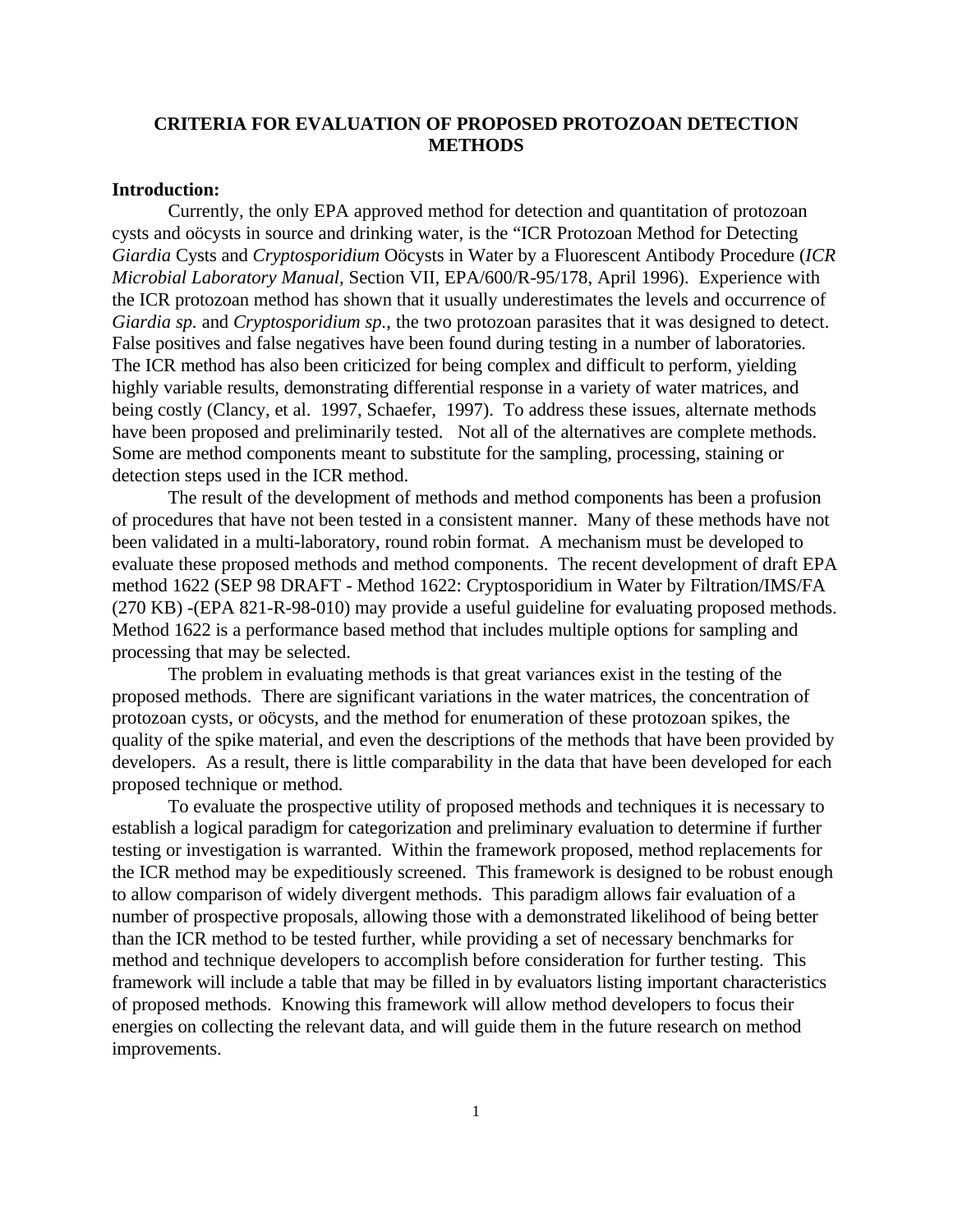The technical criteria for evaluation of performance of each method is based on testing in a defined water matrix with defined oöcyst populations, at a specified spiking rate, based on a standardized method of spike enumeration. All of these criteria are reasonably obtainable. Methods selected by this framework should be further tested under a yet to be developed protocol using performance evaluation criteria, and a variety of water matrices. Description of this type of testing is beyond the scope of this protocol.

Although *C. parvum* and *G. lamblia* are specifically addressed in the criteria for evaluating methods proposed here, it should be possible to use these criteria to evaluate methods proposed for detection of other protozoa. Adaptation of this method for other protozoa will have to be thoughtful. Any adaptation to include further species should include species specific parameters for preparation of seed for spiking experiments, and may require modification in other criteria as well.

It is also not possible to include in any single document, or set of criteria, all of the nuances of the application of those criteria. Evaluation of methods is ultimately an exercise in decision making, which involves factors other than a strictly technical evaluation of the methods. These criteria are intended only to help ensure that each method has an opportunity for a scientifically sound evaluation of its respective technical merit.

Finally, these criteria are designed to evaluate entire methods. Individuals wishing to have specific components of a method evaluated by the criteria outlined in this document must include those components in the context of a complete method. Any method component, however promising, does not exist independently of the entire method in which it is used. This does not preclude re-assortment of method components at a future date to develop a better method.

#### **Technical criteria:**

Statistical performance of method:

A variety of statistical measures are required to evaluate each method. These measures must be reported on the basis of having run the entire method from sampling to the detection and identification. In this way, the statistical measures will have validity and be useful for comparison. Spiked sample sets must include blanks to determine if false positive results occur.

The only acceptable method for running spiked samples is to obtain a sufficient quantity of reagent water for a typical application of the method, and to seed this quantity of water at a variety of concentrations with cysts and oöcysts from known sources maintained in defined conditions. These must be counted by hemocytometer count (EPA 821-R-98-010, September 1998), or by another method demonstrated to give results of equal or greater precision and accuracy to hemocytometer counting.

All parameters in the statistical performance of the method must be based on at least 10 spiked samples and one blank sample prepared in reagent grade water being run through the entire method. Spike material must be obtained from a documented source of laboratory animal derived cysts and oöcysts, purified by at least three levels of purification with the final method being cesium chloride purification (Arrowood and Donaldson, 1996) or equivalent. Cysts of *G. lamblia* should be 2 weeks old or less and should have at least 90% phase bright (highly birefringent) organisms, and oöcysts of *C. parvum* must be less than three months old and have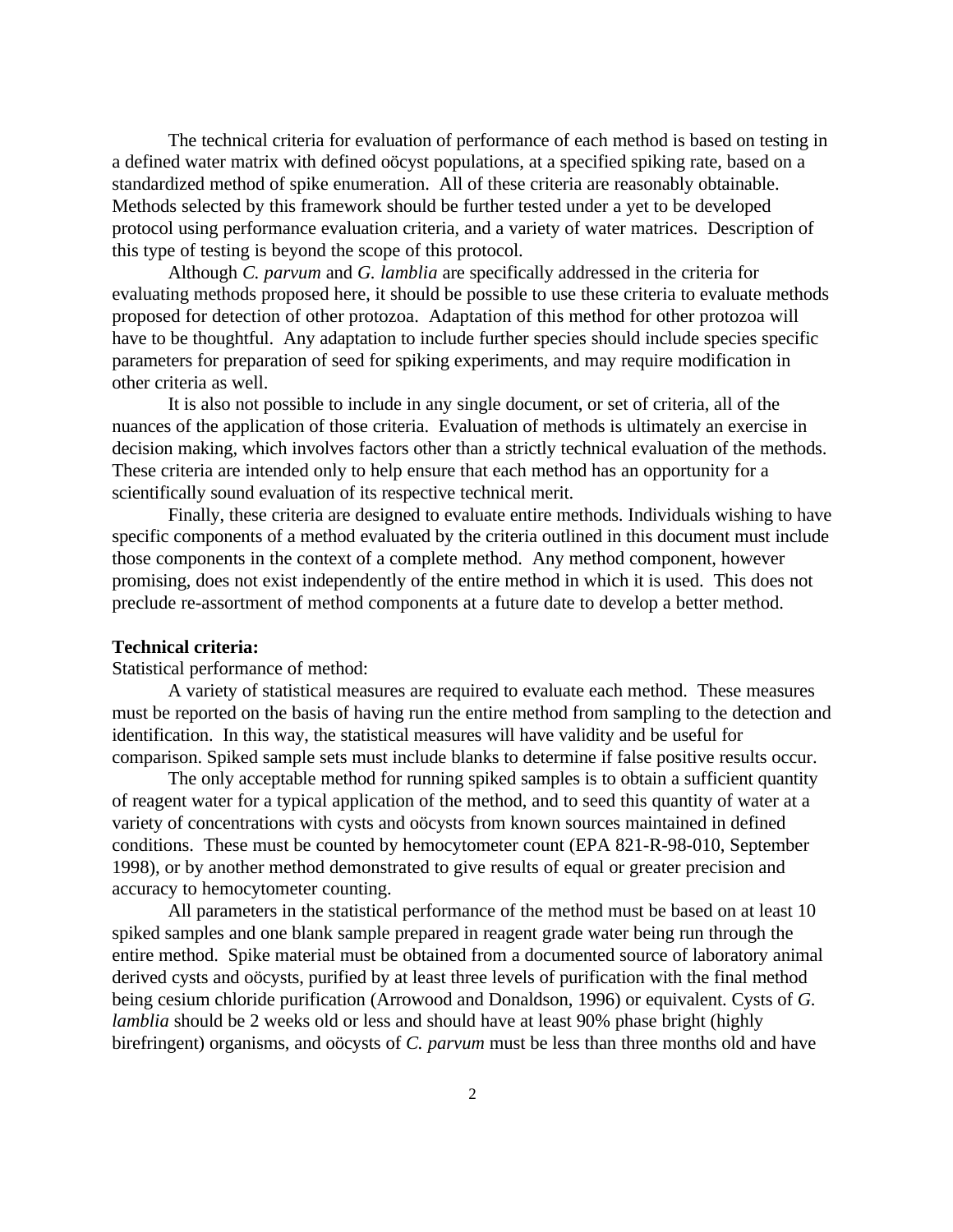at least 80% phase bright organisms. The cysts and oöcysts should not be preserved, but should be stored in a medium for decontamination, for example water containing antibiotics. Care should be taken to avoid influencing the viability or infectivity of test organisms during purification and storage.

Spike material must be counted using a bright line hemocytometer using appropriate technique (EPA 821-R-98-010, September 1998). A suitable aliquot is then added to the sample of reagent grade water. Reagent grade water has a resistivity of 18 megaohms or greater, and is substantially free from bacterial contamination by filtration through a 0.2 micron pore sized filter. Sterility of this water must be checked at regular intervals by culture. The final spike dose is to be 10 cysts and oöcysts per liter, and the minimum sample volume should be 10 liters, although larger volumes may be tested if the method design is intended for use with larger volume applications. Spiked water samples must be used within 12 hours of enumeration of the spike material. After spiking a carboy with a seed of organisms, an inoculum of equal volume to the volume of oöcyst stock spiked into the water sample must be enumerated by a method other than the initial method of counting. This may include staining the oöcysts in this inoculum and counting stained cysts and oöcysts, or some other method of enumeration. This is to ensure the accuracy of the spike dose.

The hemocytometer counts must be recorded in a signed and dated laboratory notebook, available for inspection at the time a method is presented. Failure to present this data shall result in a score of 0 for all statistical parameters. In addition, for every 10 samples run through the complete method, at least one blank must be run. Blanks may be used for statistical significance only if at least ten blanks are run. Although blanks may be run at a higher rate than one in eleven, care must be taken to intersperse blanks and positive samples to attempt to blind the analysis. All samples and the blank should be prepared by an investigator other than the individual analyzing the data, in an attempt to operate the test in a blind fashion. In the event that the spike for any sample is prepared by an individual who is the analyst for that sample, the fact that the test was not run in a blind fashion must be reported.

This procedure is not designed for the specific testing of method components. If method components are to be tested, they should be included in a complete method. An example of this would be to include a new processing step into Method 1622, using one of the recommended filtration devices, the new method component for processing, and one of the Method 1622 analysis protocols.

#### **Specific Criteria**

A set of criteria defining significant technical parameters and characteristics to be used as evaluation measures for proposed methods was developed to determine if further testing of proposed methods should be undertaken. These parameters were separated into criteria with each criterion being assigned a number of response levels designed to be inclusive of the possible set of responses. It is understood that it may not be possible to account for every contingency when designing a comprehensive set of responses to a variable, and that good scientific judgement should be used when assigning appropriate scores to methods that fall outside the parameters of the response set for any criterion.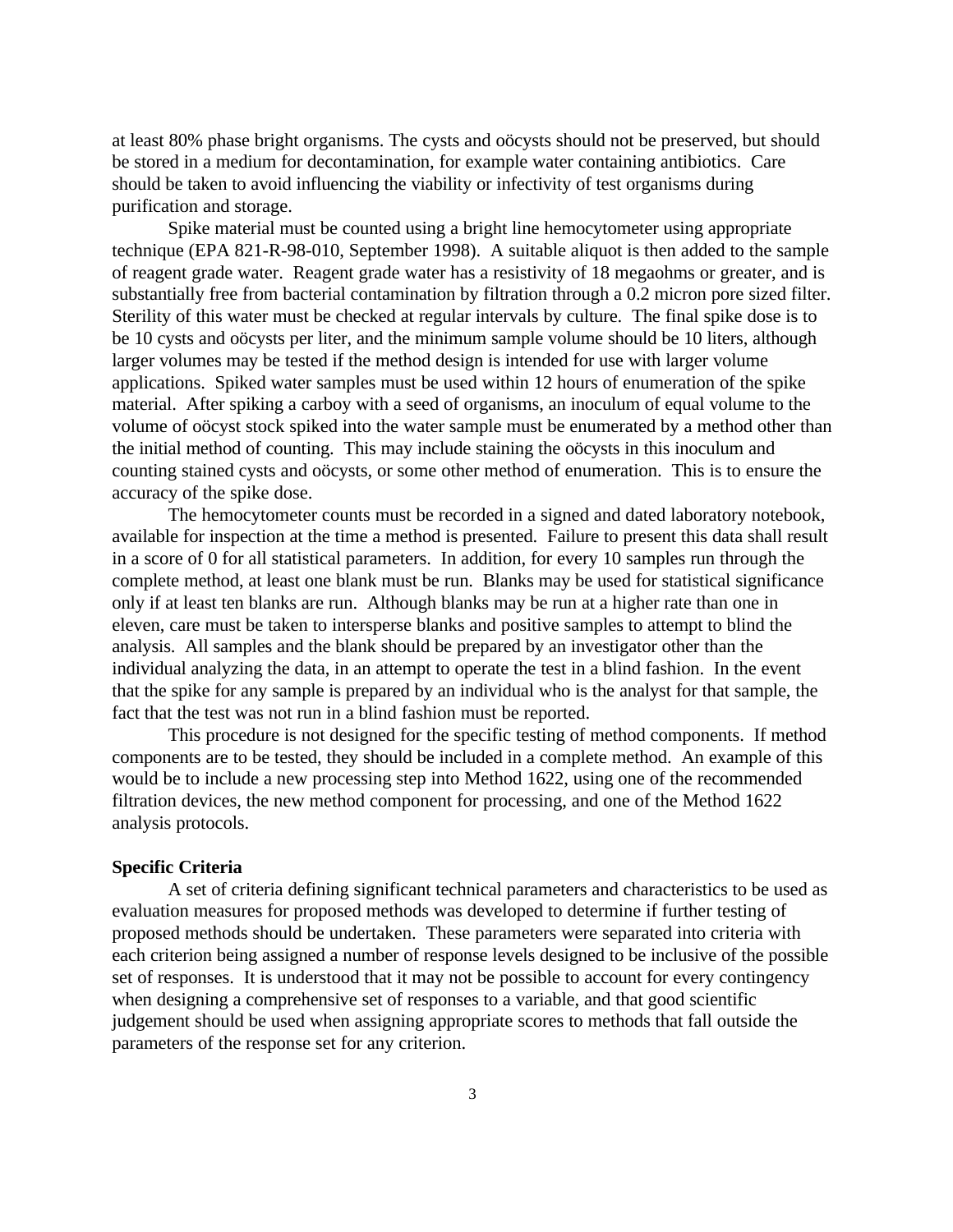#### *Requirements for Data Generation to Measure the Statistical Performance*

A variety of statistical measures are required to evaluate each method. They must be reported on the basis of having conducted the entire method from sampling to detection and identification to have validity or usefulness for comparison. All parameters in the statistical performance of the method must be based on at least 10 spiked samples and one blank sample prepared in accordance with the following guidelines.

All spiked samples and blanks are to be prepared using reagent grade water with a resistivity of 18 milliohms or greater, and is substantially free from bacterial contamination by filtration through a 0.2 micron pore sized filter. Sterility of this water must be checked at regular intervals by culture. The sole exception to the use of distilled water is the case wherein the absence of particulates is an interference to the correct operation of the proposed method. In this case, chemically defined particulate may be added at a defined rate to allow the method to work.

Spike material must be obtained from a traceable source of laboratory animal derived cysts and oöcysts. A traceable source of oöcysts should be reasonably available to all qualified researchers, should maintain documentation of the species of animal from which the parasites were initially isolated, the species of laboratory animals within which the parasites have been passed, and the methods used in propagation of the parasite. Parasite spike material should be purified to a nearly homogeneous population of monodispersed parasites with final processing method of cesium chloride purification (Arrowood, and Donaldson, 1996) or equivalent. Cysts of *G. lamblia* must be less than 3 weeks old and oöcysts of *C. parvum* must be less than six months old. While these organisms should not be preserved, they should be stored in a medium designed to retard the growth of bacteria, for example, reagent grade water containing antibiotics.

All protozoan cysts or oöcysts must be enumerated by hemocytometer count, or by another method demonstrated to give results of equal or greater precision and accuracy than hemocytometer counting. Enumeration by hemocytometer refers to material being counted using a bright line hemocytometer designed for phase optics. After the hemocytometer chamber is filled with an appropriate volume and the hemocytometer placed on the microscope stage, it must be allowed to settle for 2 minutes, then protozoa are counted using phase contrast optics at no less than 200 x total magnification. Estimates are made by counting the four,  $1 \text{ mm}^2$  corners of the hemocytometer grid etched into the platform. Cysts or oöcysts touching either the top or bottom, and either the right or left line are included, those touching the opposite line are excluded. At least 50, and not more than 120, cysts and oöcysts must be counted per hemocytometer platform. If cysts and oöcysts are not monodispersed, then the cyst or oöcyst preparation must be treated to provide for monodispersion (i.e. by addition of 0.01% (v/v) Tween 20 and vortexing for 2 minutes) and recounted. The average of 6 hemocytometer platforms counted in this way is taken and used to calculate the dilution required to prepare a concentration of 10 cysts and/or oöcysts per 1 liter. A suitable portion is then added to the sample of reagent grade water. The final spike dose is calculated to be 10 cysts and/or oöcysts per liter, and the minimum sample volume should be 10 liters, although larger volumes may be tested if the method design is intended for use with larger volume applications. Spiked water samples must be used within 12 hours of enumeration of the spike material.

Well documented raw data should be available for inspection at the time a method is presented. If this type of data is not available, the evaluation of statistical parameters will not be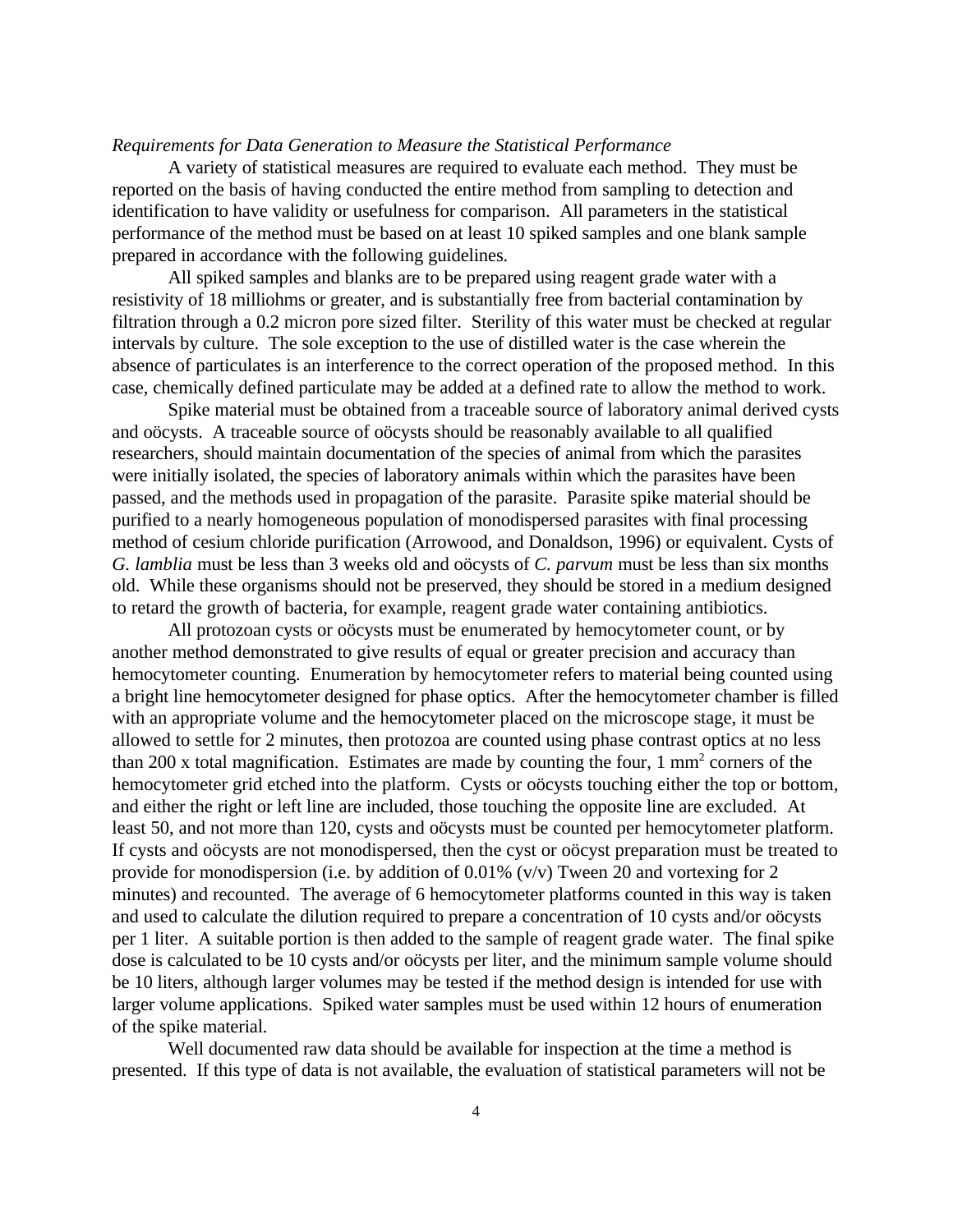#### possible.

In addition, for every 10 samples analyzed by the complete method, at least one blank must be included. Blanks may be used for statistical significance only if at least ten blanks are used. Care must be taken to intersperse blanks and positive samples. If possible, all samples and the blank should be prepared by an investigator other than the individual analyzing the data, in an attempt to operate the test in a blind fashion. In the event that the spike for any sample is prepared by an individual who is the analyst for that sample, the fact that the test was not conducted in a blind fashion must be reported.

This procedure is not designed for the specific testing of method components. If method components are to be tested, they should be included in a complete method. An example of this would be to include a new processing step into Method 1622, using one of the recommended filtration devices, the new method component for processing, and one of the Method 1622 analysis protocols.

#### *Scoring Criteria*

#### *Statistical Performance of Method*

All of the technical parameters must be adhered to in testing to develop statistical parameters. Failure to adhere to these guidelines will result in a score of 0 for all technical statistical parameters.

#### *Percent recovery:*

The percent recovery is the percent of the initial spike dose recovered at the end of a method trial. In order for percent recovery to be valid, it must be noted as a method percent recovery in which the spike was added to a water sample, and the entire method performed, from initial concentration to final sample enumeration. A spiked sample that is used to test the efficacy of a method component may provide a component percent recovery, but not a method percent recovery.

| Percent recovery:  | Rank |
|--------------------|------|
| Not reported or 0% |      |
| $<25\%$ :          |      |
| $25 - 50\%$        |      |
| $50 - 575%$        |      |
| 75-100%            |      |

#### *Limit of detection:*

The number of cysts and oöcysts that may be reliably detected per unit volume reported as # cysts and oöcysts per liter by species is the limit of detection.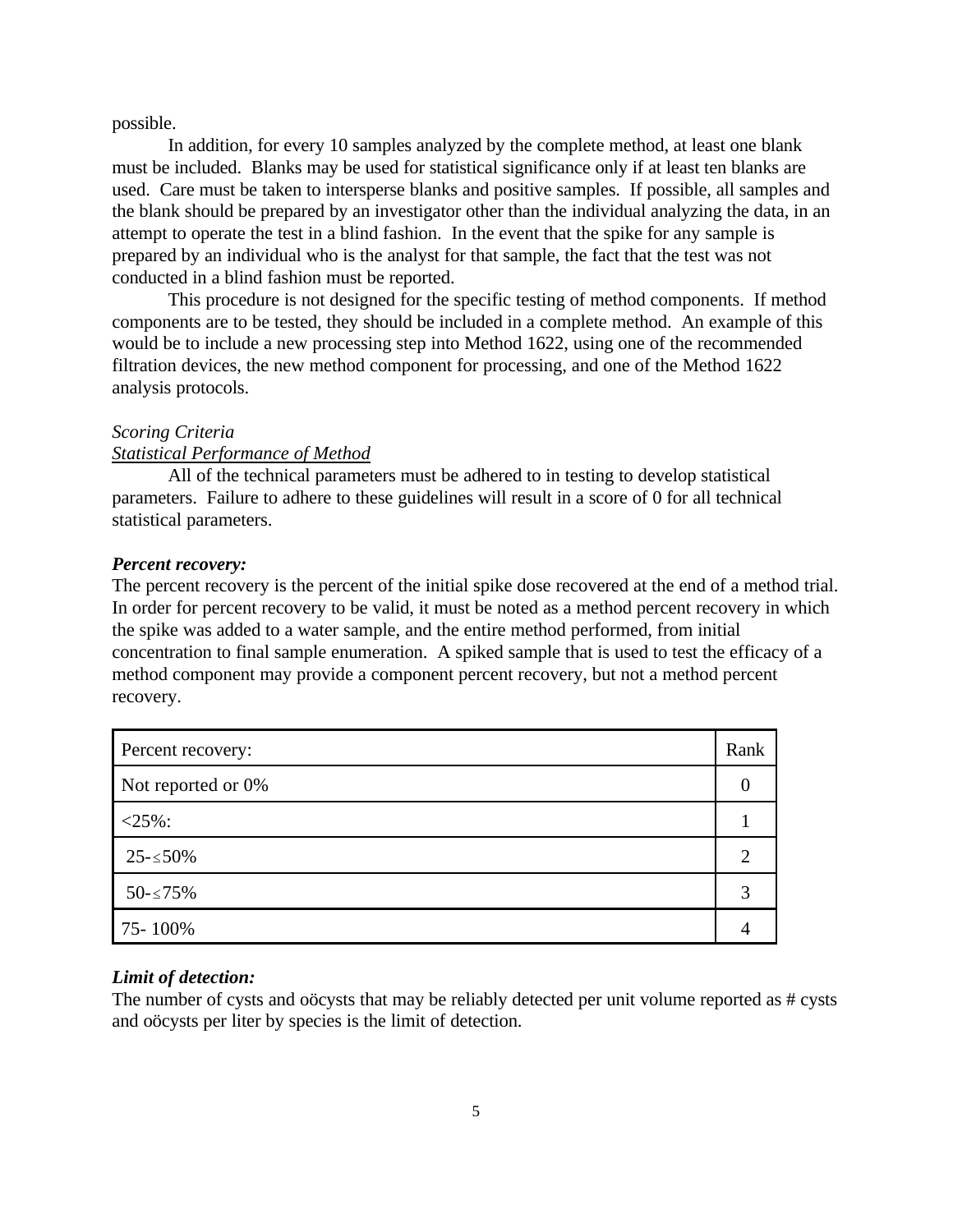| Limit of Detection:          | Rank |
|------------------------------|------|
| Not reported or $>10,000/1$  |      |
| $10,000 \rightarrow 1,000$ : |      |
| $1,000 - 100$                |      |
| $100 - 10$                   |      |
| <10                          |      |

## *Precision:*

Precision relates to repeatability, and is the percent coefficient of variation (standard deviation as a percent of mean) for the method when performed in its entirety using spiked samples.

| Precision:                    | Rank |
|-------------------------------|------|
| Not reported, or $\geq 100\%$ |      |
| $<$ 100-75%                   |      |
| $< 75 - 50\%$                 |      |
| $<$ 50-25%                    |      |
| $<$ 25%                       |      |

## *Lower 95% confidence limit:*

This confidence limit represents the minimum number of cysts or oöcysts that will be detected in 95 of 100 trials if the method were to be performed using the conditions specified in this document. The limit is calculated from the sample mean using the central limit theorem and is a single tailed test derived from the percent recovery data. An example calculation of this would be: the average recovery - [1.645 · (the standard deviation of the recovery/the square root of the sample size)].

| Lower 95% confidence limit | Rank |
|----------------------------|------|
| Not reported, or $\leq 0$  |      |
| $> 0 - 25$                 |      |
| $>25 - 50$                 |      |
| $>50 - 75$                 |      |
| >75                        |      |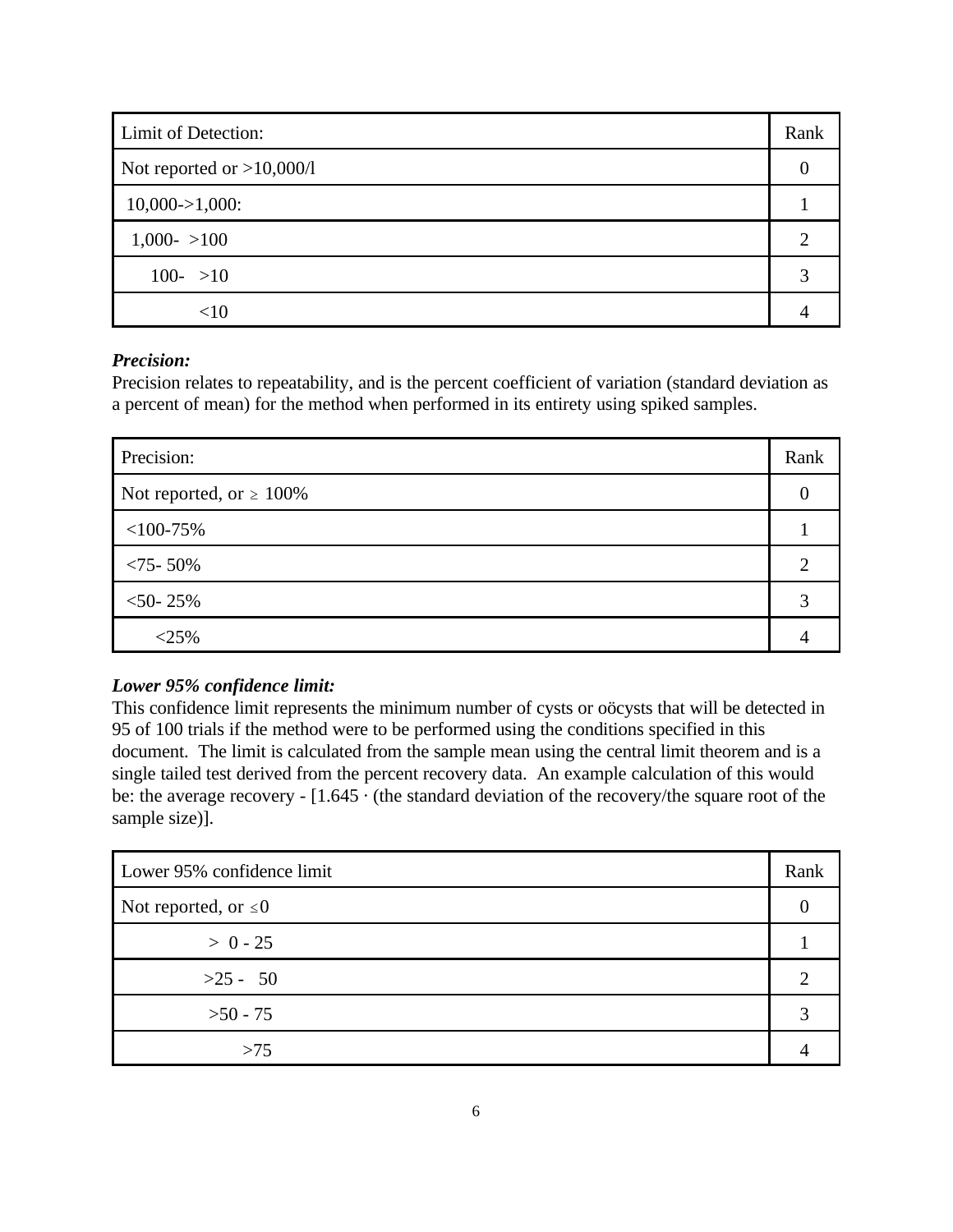## *Specificity:*

Specificity is the true negative rate. True negatives can only be determined by using a confirmatory test. All of the cysts and oöcysts in an inoculated sample of reagent grade water should in fact be cysts and oöcysts. Therefore specificity should be a measure of the ability to confirm the identity of cysts or oöcysts. For example, in the ICR method, it may not be possible to confirm by differential interference contrast (DIC) all objects that react with the fluorescent antibody and are therefore only presumed positive. This presumptive nature may confound analysis of the results of the method. It is the nature of certain test types that confirmation may be easier or more difficult. This difference may change or be magnified as the matrix becomes more complex. Many proposed methods will not have addressed the matrix effect or ability to confirm presumptive objects. When only known positive material is added, the specificity is the ratio of confirmed to presumptive objects as a percent.

| Specificity:        | Rank |
|---------------------|------|
| Not reported, or 0% |      |
| $<$ 25%             |      |
| $25 - 50\%$         |      |
| $50 - 75\%$         |      |
| 75-100%             |      |

## *False positive rate:*

The false positive rate is the apparent detection of cysts and oöcysts in known blank samples. Since, in some samples, less than 100 percent of the sample volume may routinely be analyzed, this is generally a presence/absence criterion. This is reported as the number of positives detected in blank trials randomly interspersed with positive trials.

| False positive rate:                                                              | Rank |
|-----------------------------------------------------------------------------------|------|
| Not reported, or blank samples not performed, or false positives $\geq 20\%$      |      |
| False positives present but fewer than 10 blank samples were analyzed             |      |
| No false positives present, but fewer than 10 blank samples analyzed              |      |
| More than 10 blanks analyzed, and percent of false positives $>5\%$ , and $<20\%$ |      |
| More than 10 blanks analyzed and percent of false positives $\leq 5\%$            |      |

## *Collaborative testing:*

Collaborative multi-laboratory testing is exemplified by the ASTM format (D 2777-96, 1996).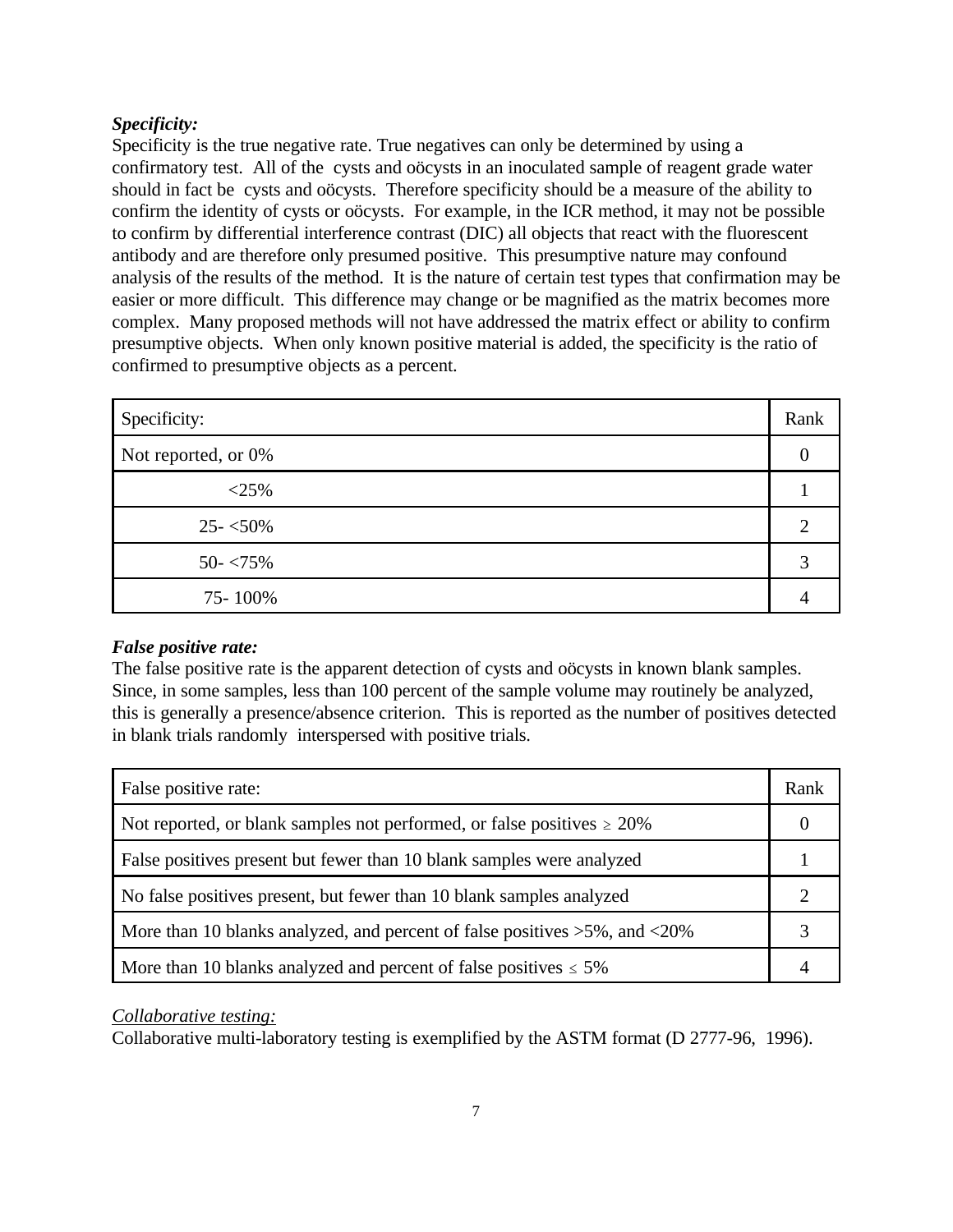If possible all statistical measures should be derived from collaborative testing. In the earliest stages of testing, there should be at least confirmation of methods and results by one or more independent laboratories. If no independent laboratory testing has been carried out the score for this category would be zero, however, independent laboratory testing to achieve a 1 or 2 score need not be in the above described multi-laboratory collaborative format.

| Collaborative testing                                                      | Rank |
|----------------------------------------------------------------------------|------|
| No independent laboratory testing undertaken                               |      |
| Independent laboratory confirmation underway                               |      |
| Independent laboratory confirmation undertaken successfully                |      |
| Collaborative multi-laboratory (ASTM-like) testing begun, not yet finished |      |
| Collaborative, multi-laboratory testing completed                          |      |

#### *Nature of Data Generated:*

This is a description of the data provided by the method. It must include the following: *Organism:*

This is a taxonomic description of that which is detected by the method. The taxonomic level to which a target organism is reliably identified and the method of this determination should be described. Taxonomic status of *Giardia sp.* cysts and *Cryptosporidium sp.* oöcysts may be confirmed by examination under DIC microscopy. The use of 4,6-diamidino2-phenyl-indole dihydrochloride (DAPI) staining in Method 1622 is also intended as a confirmatory technique. All antibody based methods reported to date have shown some level of cross reactivity with other species. Because of the difficulty of confirming protozoan presumptive identification, and the lack of specificity of antibody based methods, any proposed complete method must include some mechanism of confirmation of taxonomic status, beyond antibody recognition. Modern molecular methods offer the possibility of highly specific identification techniques. In the case of methods incorporating these techniques, it is necessary to ensure that the identification encompasses all isolates of a species that are infective to humans. Any new, proposed method of taxonomic confirmation other than enhanced contrast microscopy should be validated against DIC microscopy in a multi-laboratory study.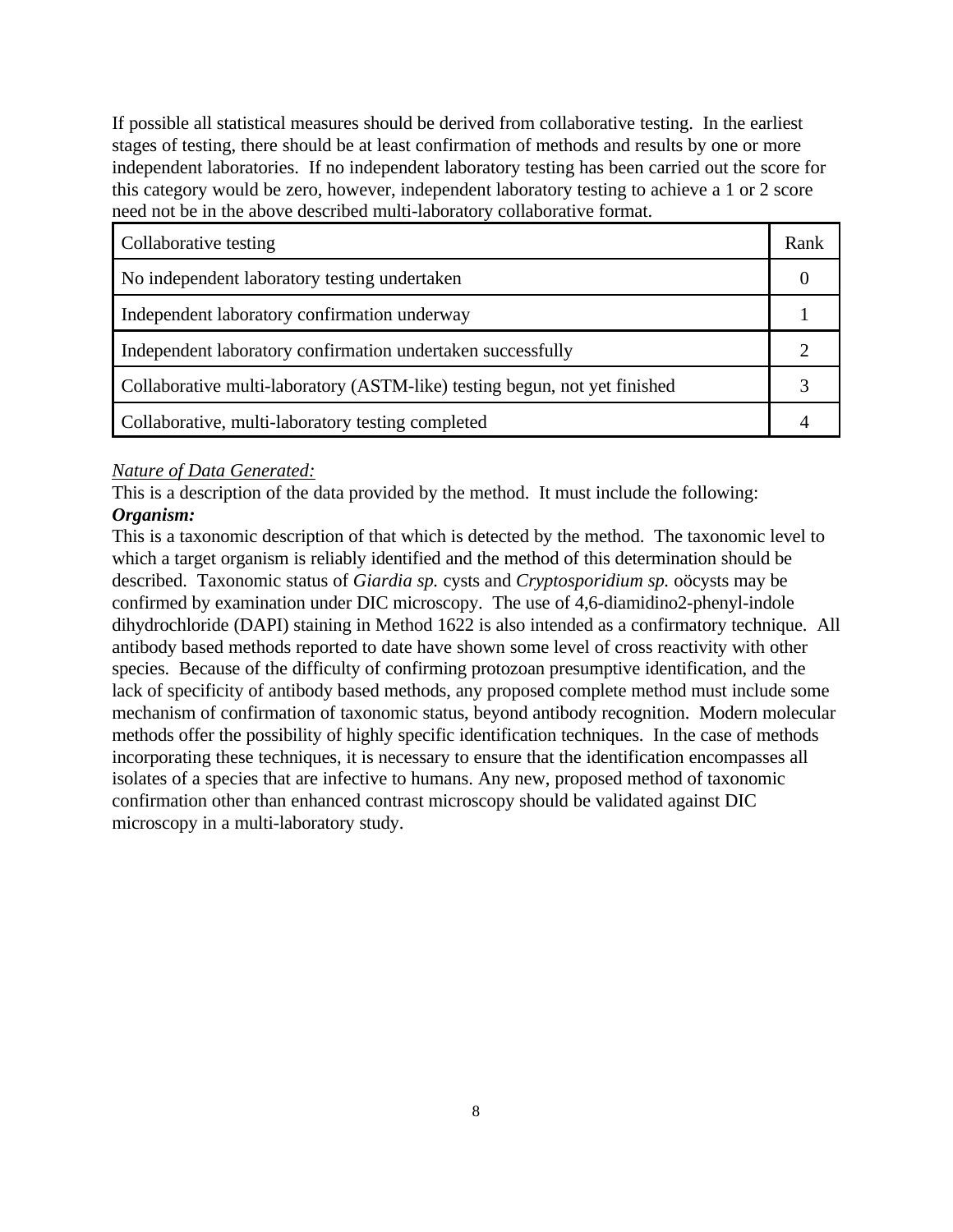| Organism:                                                                                                                                                                                                                                                                       | Rank |
|---------------------------------------------------------------------------------------------------------------------------------------------------------------------------------------------------------------------------------------------------------------------------------|------|
| The method to identify an organism to genus is not confirmed by multi-laboratory<br>study, or it does not include a method to confirm the identification of the organism, or<br>the method does not detect all strains of the target species known to be infective to<br>humans |      |
| Identification to genus of the organism $(s)$ is by non-selective methods                                                                                                                                                                                                       |      |
| Organisms of interest are identified to genus with a selective test (that selectively<br>identifies target organisms of interest from background particles), and an independent<br>confirmatory test                                                                            | 2    |
| Two independent testing mechanisms, at least one is valid to species level<br>identification, and at least one is a selective test                                                                                                                                              |      |
| Organisms of interest identified, and confirmed by an independent test as a strain(s)<br>significant to human health                                                                                                                                                            |      |

## *Viability:*

Viability should always be described in terms of evolutionary significance. In this sense, a viable organism has the ability to pass genetic material on to the next generation. A demonstration of the ability to excyst represents excystation ability. The ability to infect a cell is a measure of cellular infectivity. A test that demonstrates that an organism has the ability to infect and cause clinical disease has shown clinical infectivity. A test demonstrating the production of a larger number of viable cysts or oöcysts than was present in the infective dose, or a test that directly correlates with this is a viability test. The reference method for demonstrating viability is parasite proliferation via infecting susceptible animals resulting in cyst or oöcyst production, or death of the host due to parasite proliferation, or detection of infective forms that have proliferated in the appropriate tissue on necropsy. Surrogate viability indicators are tests that have been tested alongside the reference method and have been found to be correlated with the reference method. Most surrogate viability indicators, may be found to deviate from this correlation under certain specific conditions. If the method is not designed to give viability information, then this column should be left blank.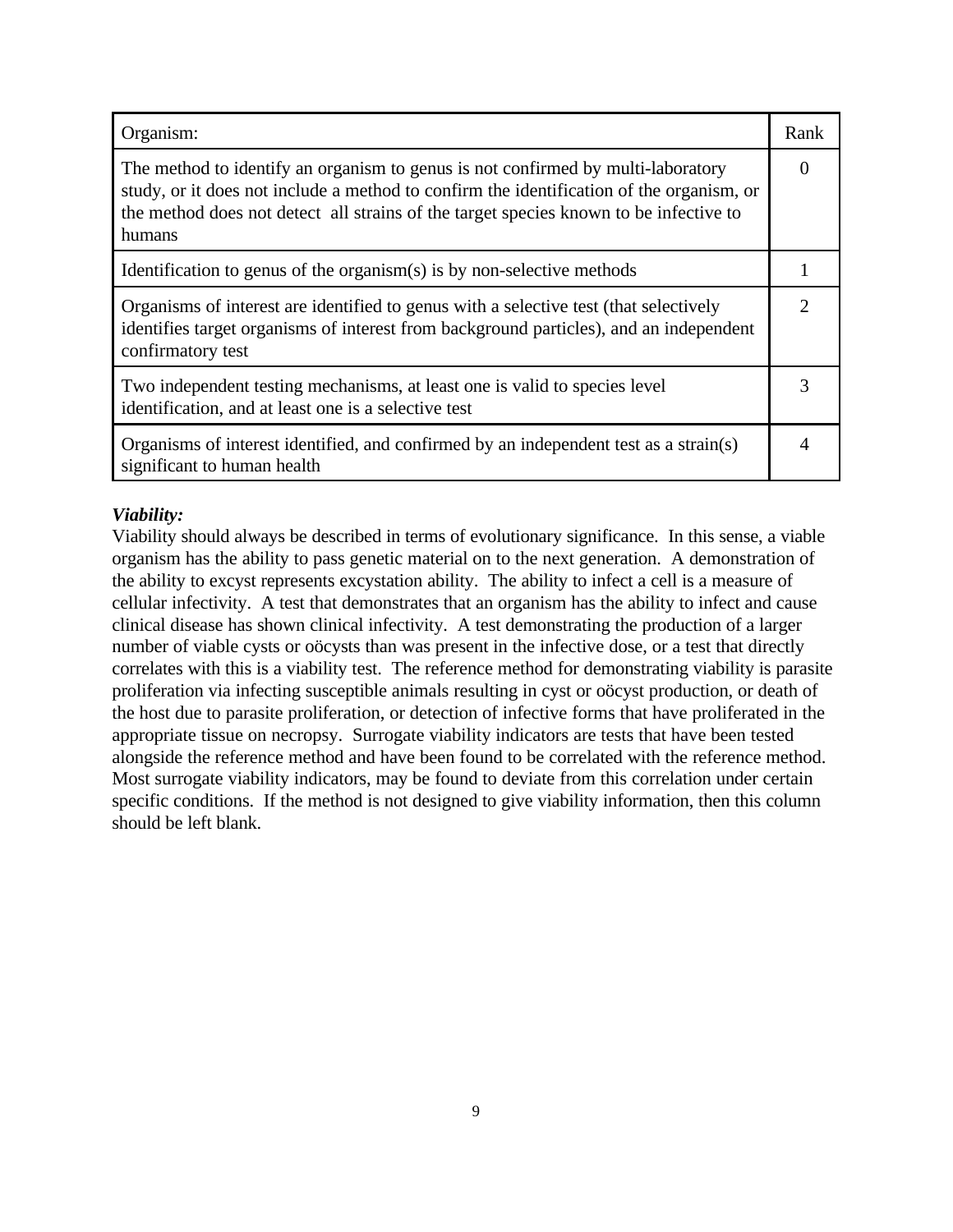| Viability:                                                                                                                                                                                                                                        | Rank |
|---------------------------------------------------------------------------------------------------------------------------------------------------------------------------------------------------------------------------------------------------|------|
| Viability data indicated by a surrogate viability indicator that has not been validated<br>against the reference standard (animal infectivity model)                                                                                              |      |
| Surrogate viability indicator tested against one defined set of conditions and poorly<br>correlated to reference standard, or found to be poorly correlated to the reference<br>standard under conditions expected in the type of sample analyzed |      |
| Surrogate viability indicator data validated against reference standard, under one<br>defined set of conditions                                                                                                                                   |      |
| Surrogate viability indicator data validated against reference standard using numerous<br>conditions, correlating well with the reference standard in several of these conditions                                                                 | 3    |
| Surrogate viability indicator data validated against reference standard, high<br>correlation between the test and animal infectivity found in all of a broad range of<br>conditions tested, or method includes the reference test                 |      |

## *Method Description*

The description of the method must be thorough enough to allow evaluation of the completeness, availability and practicality of the method.

## *General description:*

The general description should be sufficient to allow a scientist or technician, unfamiliar with the method, but with relevant experience to perform the method and achieve results comparable to those reported by the developers. The format used is to be determined by the method developer, but should include: scope and application, summary of method, definitions, interferences, safety, equipment and supplies, reagents and standards, sample collection, preservation and storage, quality control, calibration and standardization procedure, data analysis and calculations, method performance, pollution prevention, waste management, references, tables, diagrams, flowcharts, and validation data. The description should serve as a complete, self contained instruction set for evaluating a source or drinking water sample, from sampling through analysis, interpretation and reporting of results. Failure to include any of these steps will result in a finding that the method description is incomplete.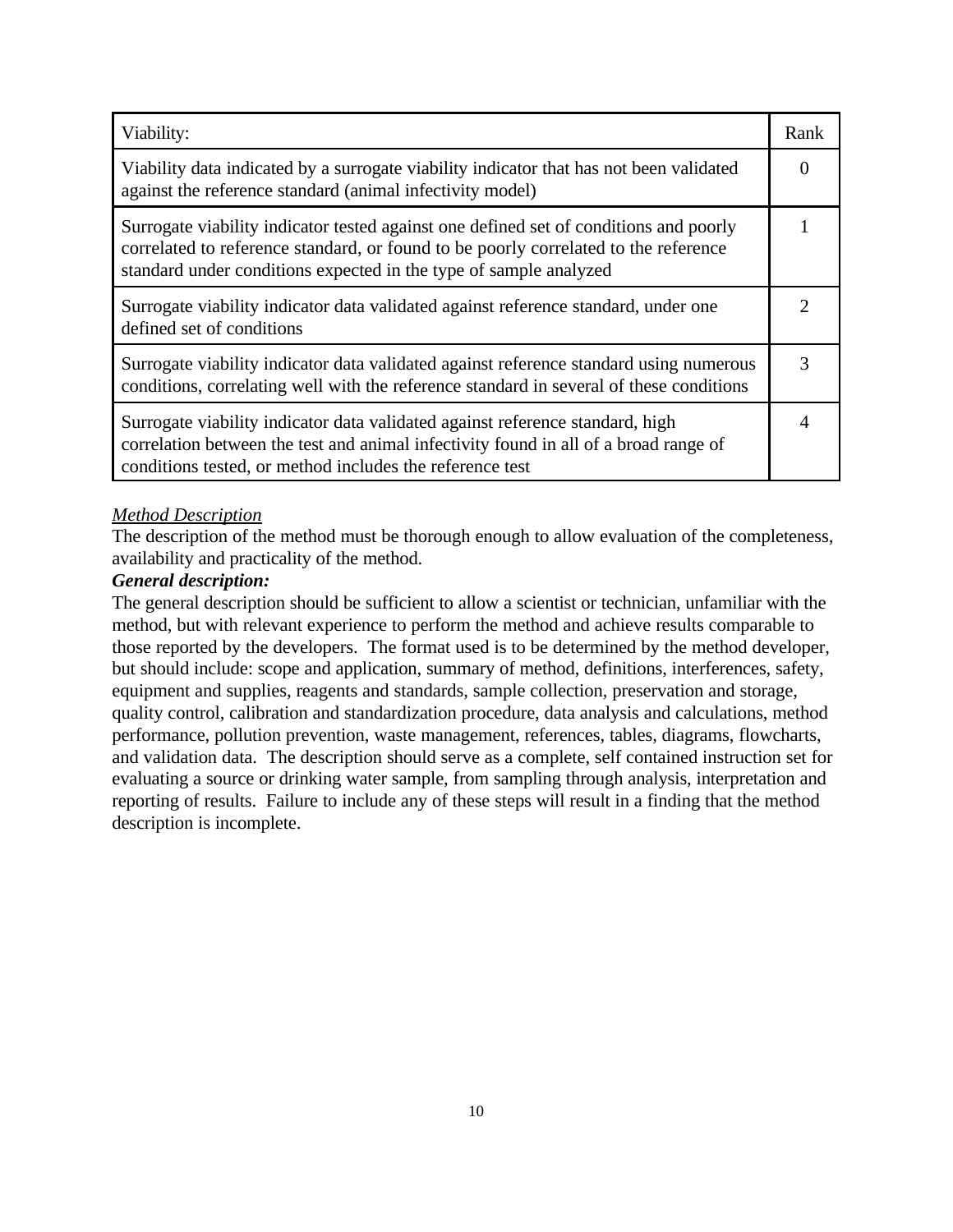| General description:                                                                                                                                                                                                                                                                         | Rank |
|----------------------------------------------------------------------------------------------------------------------------------------------------------------------------------------------------------------------------------------------------------------------------------------------|------|
| Incomplete, not given                                                                                                                                                                                                                                                                        |      |
| Well described but not complete                                                                                                                                                                                                                                                              |      |
| Apparently complete enough to allow independent testing                                                                                                                                                                                                                                      |      |
| Complete, tested by one independent laboratory                                                                                                                                                                                                                                               |      |
| Complete, tested by independent laboratories, and it is written in a format recognized<br>by the U.S. Environmental Protection Agency, or by an international consensus<br>methods validation organization (such as the American Society for Testing and<br>Materials or AOAC International) |      |

#### *Sampling:*

The section on sampling must include information as to the range of sample volumes within which the method will perform as described including sample holding times and preservation techniques, ability to filter sample at sampling location, or at the laboratory. Other special limitations on sampling should be described here.

| Sampling:                                                                                                                                                                                              | Rank |
|--------------------------------------------------------------------------------------------------------------------------------------------------------------------------------------------------------|------|
| Not described, or described in general terms, or described with no test data presented,<br>or well described but would not allow testing in suitable range of water types/volumes<br>for practical use |      |
| Not completely described, some test data presented, full<br>range of parameters unknown                                                                                                                |      |
| Well described would allow water testing in an acceptable range of conditions                                                                                                                          |      |
| Tested by multiple laboratories, demonstrated to be effective with either source or<br>drinking water                                                                                                  |      |
| Tested in a collaborative multi-laboratory study demonstrating that sampling of both<br>source and drinking water yields similar statistical recovery results                                          |      |

## *Managerial Criteria:*

This element is intended to encompass the range of managerial concerns that may arise during the implementation of methods, either in a collaborative multi-laboratory effort, or during actual implementation of a method. These managerial considerations should be addressed within the methods description, however, since these considerations may exceed the requirements of the methods description format chosen by the developer, they may be included in a separate document. This information is to include a full description of: personnel required for method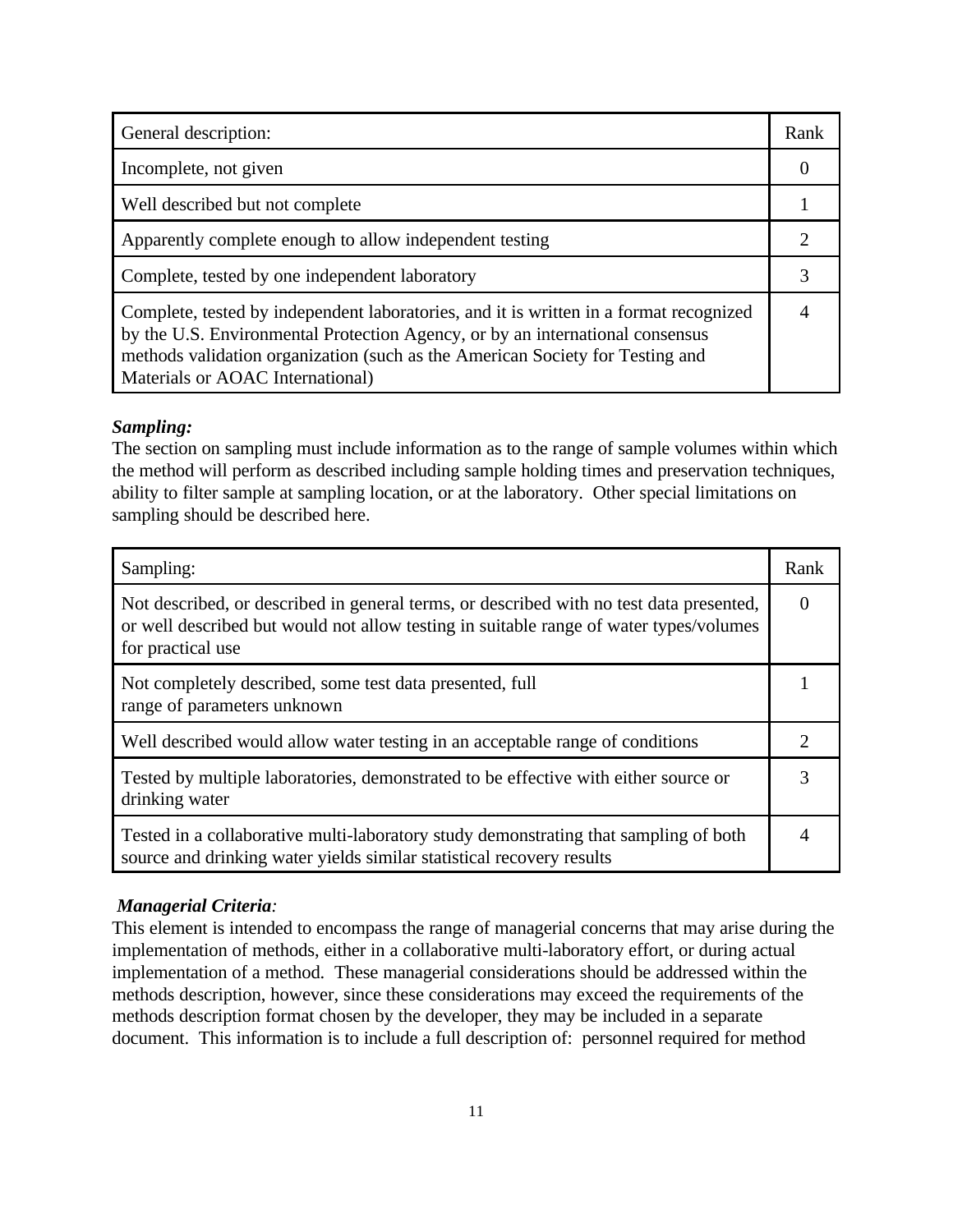performance including skill levels as well as training requirements for the personnel performing the method broken down by technique where appropriate, a list of equipment and supply providers and whether these providers meet industry quality assurance standards, and the open market availability for any critical or proprietary components.

| Managerial Criteria:                                                                                                                                              | Rank |
|-------------------------------------------------------------------------------------------------------------------------------------------------------------------|------|
| If none of this information is given or it is not documented                                                                                                      |      |
| If this information is partially complete, or any supporting documentation is only<br>partially available                                                         |      |
| If all points are addressed, but some of the information is given in non-quantitative<br>fashion, or includes general or anecdotal evidence                       |      |
| If all points are covered, but there is no evidence of independent confirmation of the<br>information of some of the information                                  |      |
| If all points are thoroughly addressed, and supported by independent confirmation,<br>and all critical method components are readily available on the open market |      |

#### *Likely candidates for future research:*

Certain methods or method components may not be available for immediate use, but might be likely candidates for future use. These may include methods wherein the current equipment/supply sources are limited in some way, but may become available in the future, or methods providing particular promise but still lacking critical elements that would allow a decision for further evaluation to be made. These candidates should be denoted by a non-numeric symbol. This denotation indicates that the method is unsuitable for use as an alternative to existing method/methods at this time.

A value of 0 in any of the reporting categories except viability would result in the method being sent to its originator for further information, revision, or further testing. All methods that have scored in each category are then compared for numerical score. The numerical score should have relevance to both the suitability of the method for use and for the state of preparedness of the method at the time of scoring. The higher the numerical score, the better the likelihood that the method is prepared to a sufficient state of readiness to be tested against the current reference method.

It may also be desirable to include a narrative section with a method rating, that addresses such issues as: market availability, comparative assessments with existing methods, overall cost, adaptability of the test for other organisms, etcetera, that were not addressed directly in the numerical ranking. A narrative section would provide an opportunity to specifically state any exceptional features of a proposed method, either positive or negative. Care should be taken to address both positive and negative aspects of each test being evaluated in any attached narrative.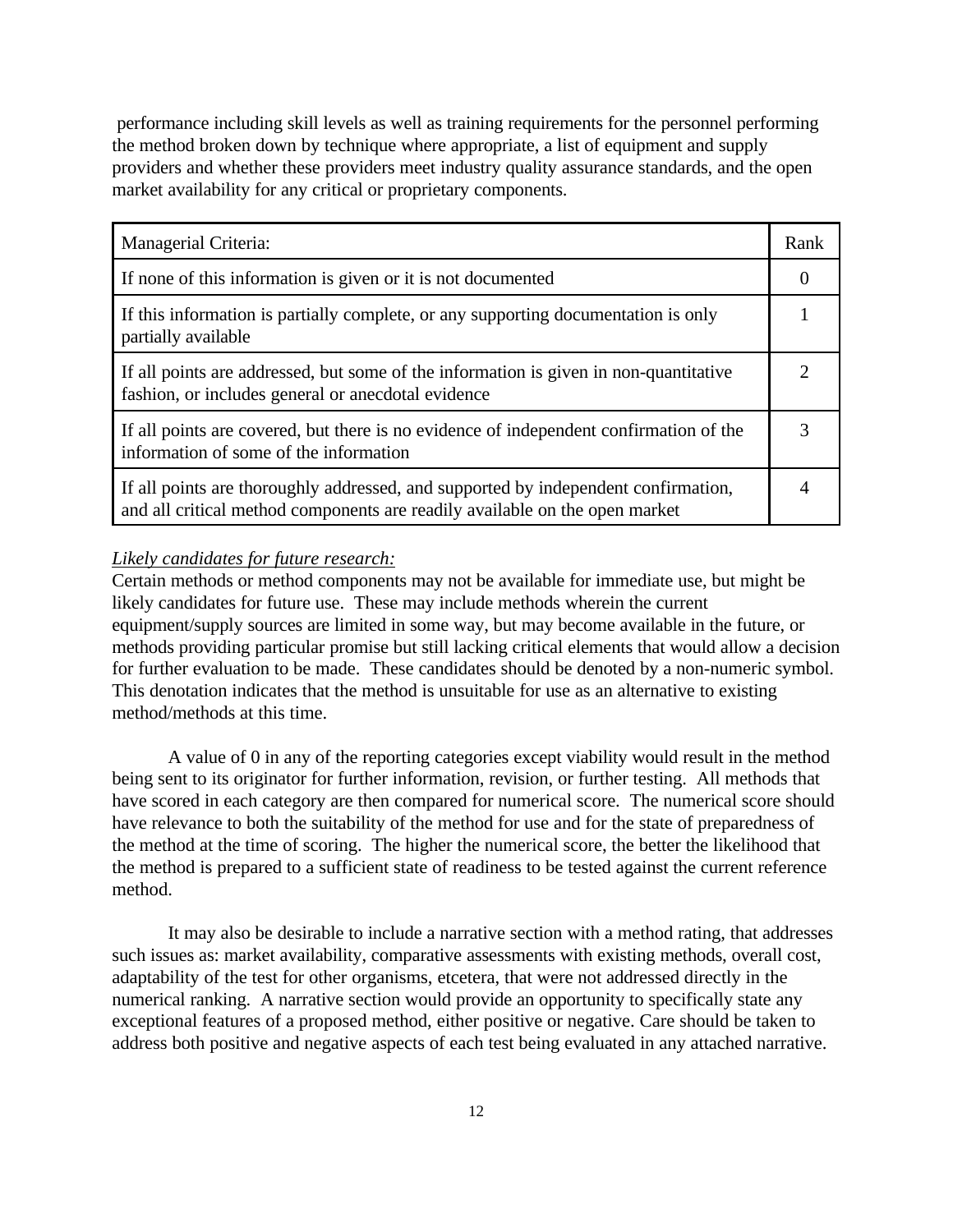#### **Literature Cited:**

- 61 *FR* 24354 (Information Collection Rule) National Primary Drinking Water Regulations: Monitoring Requirements for Public Drinking Water Supplies; Final Rule.
- Arrowood, M.J., and Donaldson, K. 1996. Improved purification methods for calf-derived *Cryptosporidium parvum* oocysts using discontinuous sucrose and cesium chloride gradients. J. Eukaryot. Microbiol 43(5) p89S.
- Clancy, J.L., Hargy, T.M., and Schaub, S. 1997. Improved Sampling Methods for the Recovery of *Giardia* and *Cryptosporidium* from Source and Treated Water. In: 1997 International Symposium on Waterborne *Cryptosporidium* proceedings, March 2-5, 1997 Newport Beach California. Fricker, C.R., J.L. Clancy, and P.A. Rochelle, Eds. American Water Works, Denver CO. pp: 79-86.
- D 2777-96. 1996. Standard Practice for Determination of Precision and Bias of Applicable Test Methods of Committee D-19 on Water. Annual Book of ASTM Standards Vol. 11.01. ASTM West Conshohocken, PA.
- EPA 821-R-98-010 September 1998 DRAFT, Method 1622: *Cryptosporidium* in water by Filtration/IMS/FA. United States Environmental Protection Agency, Office of Water, Washington, DC 20460.
- Fout, G., Schaefer, III, F.W., Messer, J.W., Dahling,D.R., and Stetler, R.E. April 1996. ICR Microbial Laboratory Manual. EPA/600/R-95/178. United States Environmental Protection Agency, Office of Research and Development, Washington, DC 20460.
- Schaefer,III, F.W. 1997. Detection of Protozoan Parasites in Source and Finished Drinking Waters. In: Manual of Environmental Microbiology. Hurst, C.J., G.R. Knudsen, M.J. McInerney, L.D. Stetzenbach, and M.V. Walter. Eds. ASM Press. Washington D.C. pp. 153-167.